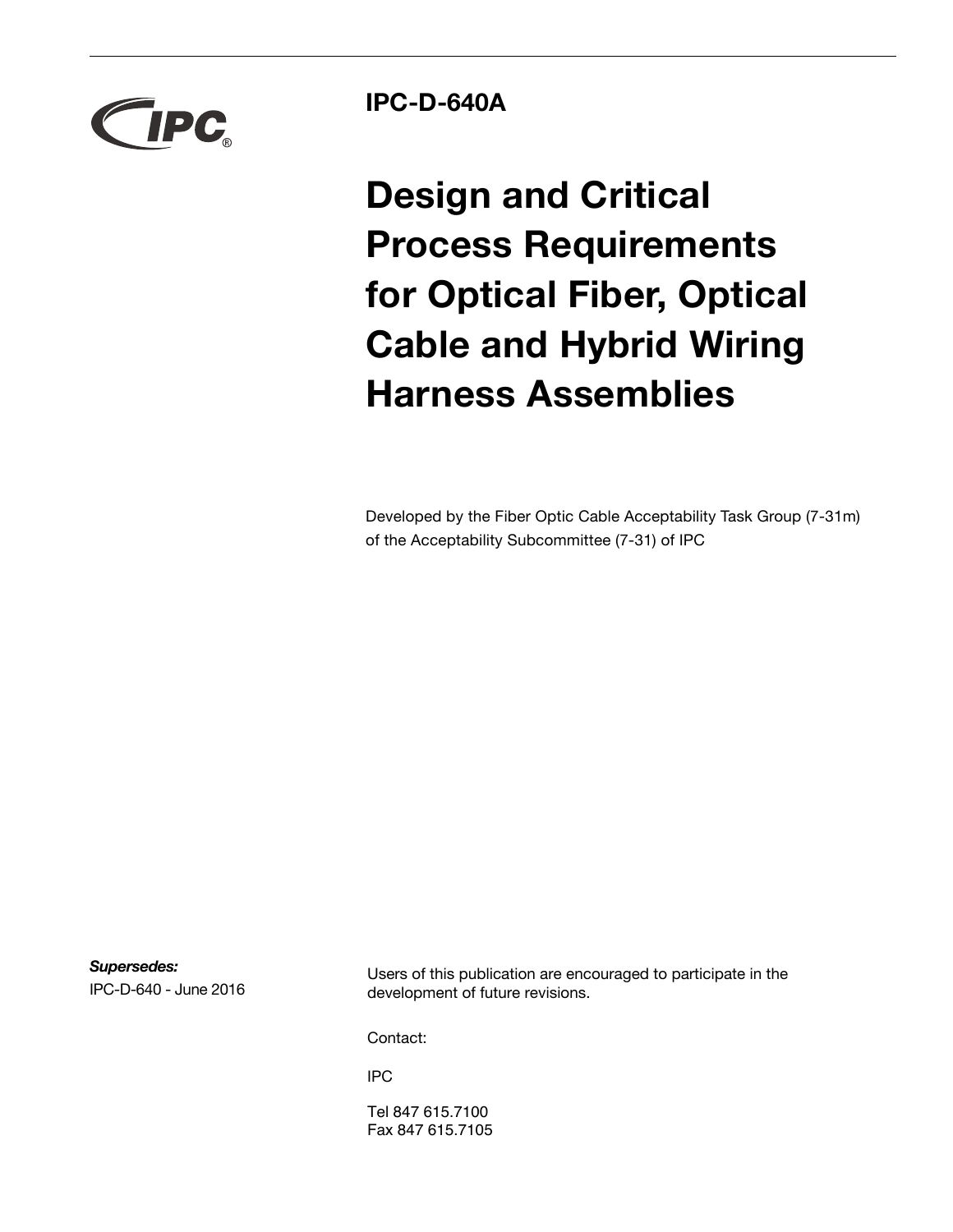# **Table of Contents**

| 1      |                                                                                      |
|--------|--------------------------------------------------------------------------------------|
| 1.1    |                                                                                      |
| 1.2    |                                                                                      |
| 1.3    | Performance / Product Classification  1                                              |
| 1.4    |                                                                                      |
| 1.4.1  | Design Requirement Format (A/N). 2                                                   |
| 1.4.2  |                                                                                      |
| 1.4.3  | $Note(s) / Italicized Text. \dots \dots \dots \dots \dots \dots \dots \dots$         |
| 1.4.4  | Commercial Off-the-Shelf (COTS). 2                                                   |
| 1.4.5  | Existing or Previously Approved Designs  2                                           |
| 1.4.6  | Line Drawings and Illustrations                                                      |
| 1.5    | Measurement Units and Applications 3                                                 |
| 1.6    |                                                                                      |
| 161    | Use of "Lead" $\dots\dots\dots\dots\dots\dots\dots\dots\dots3$                       |
| 1.6.2  |                                                                                      |
| 1.7    | Engineering Documentation 3                                                          |
| 1.8    |                                                                                      |
| 1.8.1  |                                                                                      |
| 1.8.2  |                                                                                      |
| 1.9    |                                                                                      |
| 1.10   | Approval of Departures From<br>Standards and Requirements 4                          |
| 1.11   | Foreign Object Debris (FOD) Control Plan 4                                           |
| 1.12   |                                                                                      |
| 1.12.1 |                                                                                      |
| 1 1 3  | Electrostatic Discharge (ESD) Protection 5                                           |
| 2      | APPLICABLE DOCUMENTS6                                                                |
| 2.1    | $IPC \ldots \ldots \ldots \ldots \ldots \ldots \ldots \ldots \ldots \ldots \ldots 6$ |
| 2.2    |                                                                                      |
| 2.3    | American Society of Mechanical Engineers                                             |
| 2.4    |                                                                                      |
| 2.5    |                                                                                      |
| 2.6    | Institute of Electrical and Electronics Engineers                                    |
| 2.7    | <b>International Electrotechnical Commission</b>                                     |
| 2.8    | International Organization for Standardization                                       |
| 2.9    | Laser Institute of America (LIA). 6                                                  |
| 2.10   | National Fire Protection Association (NFPA). 6                                       |
| 2.11   |                                                                                      |

| 2.12   | Telecommunications Industry Association 7                                                                                     |  |
|--------|-------------------------------------------------------------------------------------------------------------------------------|--|
| 2.13   |                                                                                                                               |  |
| 2.14   | United States Department of Defense (DoD) 7                                                                                   |  |
| 2.15   |                                                                                                                               |  |
| 3      | DESIGN PHILOSOPHY 8                                                                                                           |  |
| 3.1    |                                                                                                                               |  |
| 3.2    | System Requirements Specification (SyRS) 10                                                                                   |  |
| 3.2.1  | Interface Control Document (ICD)  10                                                                                          |  |
| 3.2.2  | <b>System Power Budget</b><br>(Link Loss Budget + Unallocated Margin) 16                                                      |  |
| 3.2.3  | Performance and Reliability  18                                                                                               |  |
| 3.2.4  | Environmental Requirements 19                                                                                                 |  |
| 3.2.5  | Packaging, Handling, Shipping and Transportation                                                                              |  |
| 3.2.6  | Documentation Requirements 19                                                                                                 |  |
| 3.2.7  | Intellectual Property (IP)                                                                                                    |  |
| 3.2.8  |                                                                                                                               |  |
| 3.2.9  |                                                                                                                               |  |
| 3.2.10 |                                                                                                                               |  |
| 4      | SELECTION OF PARTS, MATERIALS                                                                                                 |  |
| 4.1    |                                                                                                                               |  |
| 4.3    |                                                                                                                               |  |
| 4.4    |                                                                                                                               |  |
| 4.5    |                                                                                                                               |  |
| 4.6    |                                                                                                                               |  |
| 4.6.1  |                                                                                                                               |  |
| 4.6.2  |                                                                                                                               |  |
| 4.6.3  |                                                                                                                               |  |
| 4.7    |                                                                                                                               |  |
| 4.7.1  |                                                                                                                               |  |
| 4.8    | Attenuators, Couplers, Splices,<br>and Other Interconnecting Components  26                                                   |  |
| 4.8.1  |                                                                                                                               |  |
| 482    |                                                                                                                               |  |
| 4.8.3  |                                                                                                                               |  |
| 4.8.4  |                                                                                                                               |  |
| 4.8.5  |                                                                                                                               |  |
| 4.8.6  | Identification and Marking 28                                                                                                 |  |
| 4.9    | Prohibited/Restricted Usage Parts, Materials,<br>Processes (PMP) $\ldots \ldots \ldots \ldots \ldots \ldots \ldots \ldots 30$ |  |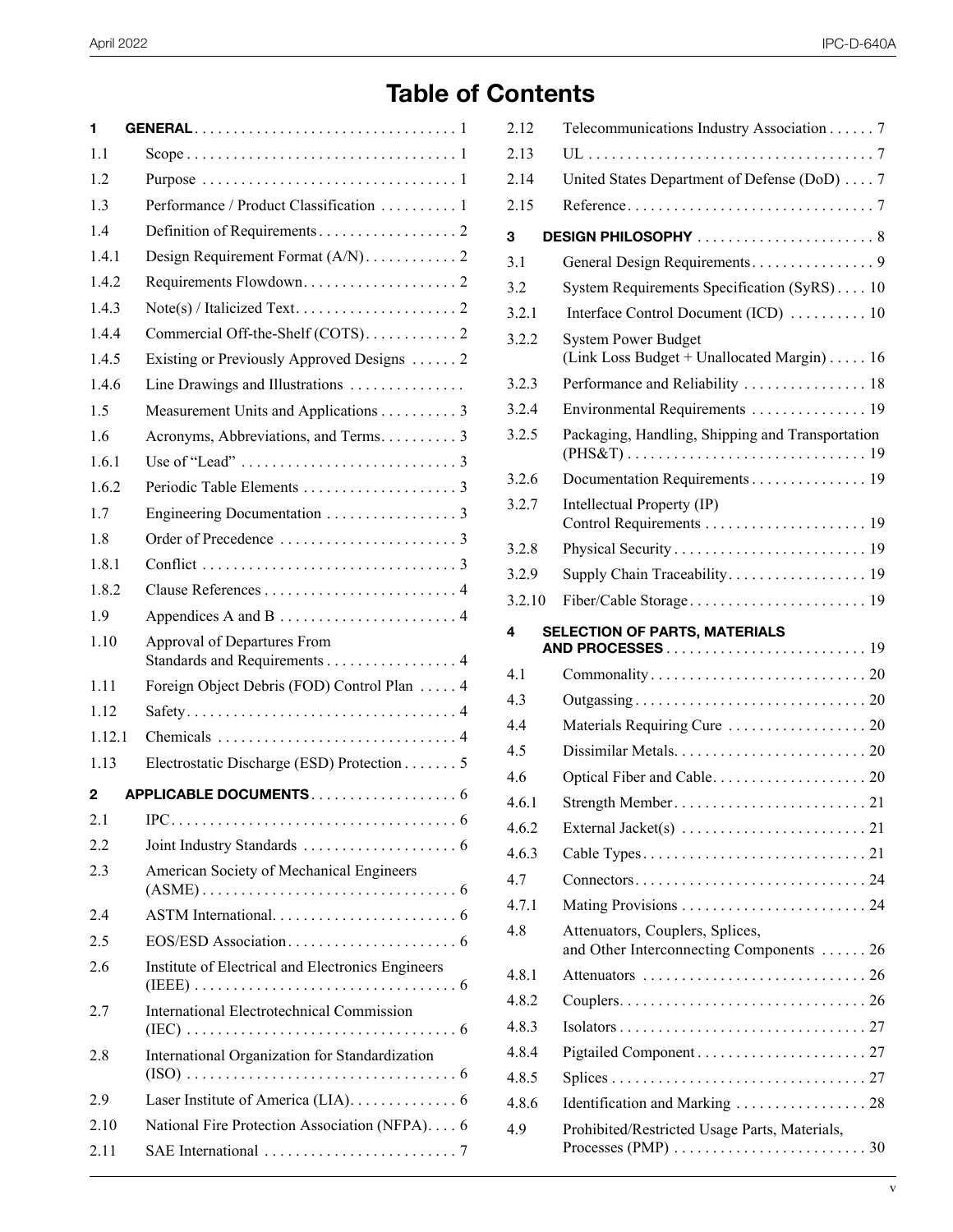#### IPC-D-640A April 2022

| 4.9.1  | Acetic Acid Cure RTV Silicone Sealants,   |
|--------|-------------------------------------------|
| 4.9.2  | Beeswax / Wax (All Types) Lacing Tape 30  |
| 4.9.3  |                                           |
| 4.9.4  |                                           |
| 4.9.5  | Cuprous Oxide Corrosion (Red Plague) 31   |
| 4.9.6  | Fluorine Attack (White Plague). 31        |
| 4.9.7  |                                           |
| 4.9.8  | Glass / Glass-Like Materials 32           |
| 4.9.9  | Use of Lead-Free Tin (Sn) Materials       |
| 4.9.10 | Lock Washers (Star/Tooth Type)  33        |
| 4.9.11 |                                           |
| 4.9.12 |                                           |
| 4.9.13 |                                           |
| 4.9.14 |                                           |
| 4.9.15 | Polyvinyl Chloride (PVC / Vinyl). 34      |
| 4.9.16 |                                           |
| 4.9.17 |                                           |
| 4.9.18 |                                           |
| 4.10   | Time-Critical or Limited-Life 34          |
|        |                                           |
| 4.11   |                                           |
| 5      |                                           |
| 5.1    |                                           |
| 5.2    | Optical Fiber – Connector Termination  35 |
| 5.3    |                                           |
| 5.3.1  |                                           |
| 5.3.2  |                                           |
| 6      |                                           |
| 6.1    | General Installation Requirements 36      |
| 6.1.1  | Bundling (Fiber in the Wiring Harness) 36 |
| 6.1.2  |                                           |
| 6.1.3  | Cable Alignment and Bend Radius 36        |
| 6.1.4  | Fiber Alignment and Bend Radius 36        |
| 6.1.5  |                                           |
| 6.1.6  |                                           |
| 6.1.7  |                                           |
| 6.1.8  |                                           |
| 6.2    |                                           |

| 7                 |                                                                                          |  |  |
|-------------------|------------------------------------------------------------------------------------------|--|--|
| 71                |                                                                                          |  |  |
| 7.1.1             |                                                                                          |  |  |
| 7.1.2             |                                                                                          |  |  |
| 7.1.3             |                                                                                          |  |  |
| 8                 |                                                                                          |  |  |
| 8.1               |                                                                                          |  |  |
| 8.2               |                                                                                          |  |  |
| 8.3               | Connector Orientation (Clocking). 40                                                     |  |  |
| 8.4               |                                                                                          |  |  |
| 8.5               |                                                                                          |  |  |
| 8.6               | Documentation for Maintenance /                                                          |  |  |
|                   |                                                                                          |  |  |
| 9                 |                                                                                          |  |  |
| 9.1               | Alternate Technological Applications -                                                   |  |  |
|                   | Fiber Optic Sensor (FOS)  41                                                             |  |  |
| 10                | DEFINITIONS AND ACRONYMS  42                                                             |  |  |
| 11                |                                                                                          |  |  |
|                   | APPENDIX A<br><b>SPACE / MILITARY / HAZARDOUS</b><br><b>APPLICATIONS REQUIREMENTS 62</b> |  |  |
| <b>APPENDIX B</b> | TEST METHODS FOR THE VERIFICATION<br>OF OPTICAL FIBER FABRICATION                        |  |  |
|                   | PROCESSES  64                                                                            |  |  |
|                   | <b>Tables</b>                                                                            |  |  |
| Table 11-1        |                                                                                          |  |  |
| Table 11-2        | Optical Fiber / Cable Length Measurement                                                 |  |  |
| Table 11-3        | <b>Optical Power</b>                                                                     |  |  |
|                   | (Absolute Power and Power Loss)56                                                        |  |  |
| Table 11-4        | Typical Transmitter Specifications 56                                                    |  |  |
| Table 11-5        | Comparison of LED and LD Transmitter                                                     |  |  |
| Table 11-6        | Comparison of Optical Cable Types57                                                      |  |  |
| Table 11-7        | Typical Optical Fiber Specifications. 58                                                 |  |  |
| Table 11-8        | Standard Test Conditions 59                                                              |  |  |
| Table 11-9        | Extended Test Conditions 59                                                              |  |  |
| Table A-1         | Space / Military / Hazardous<br>Applications Requirements. 62                            |  |  |
| Table B-1         | Test Methods for the Verification of<br>Optical Fiber Fabrication Processes 64           |  |  |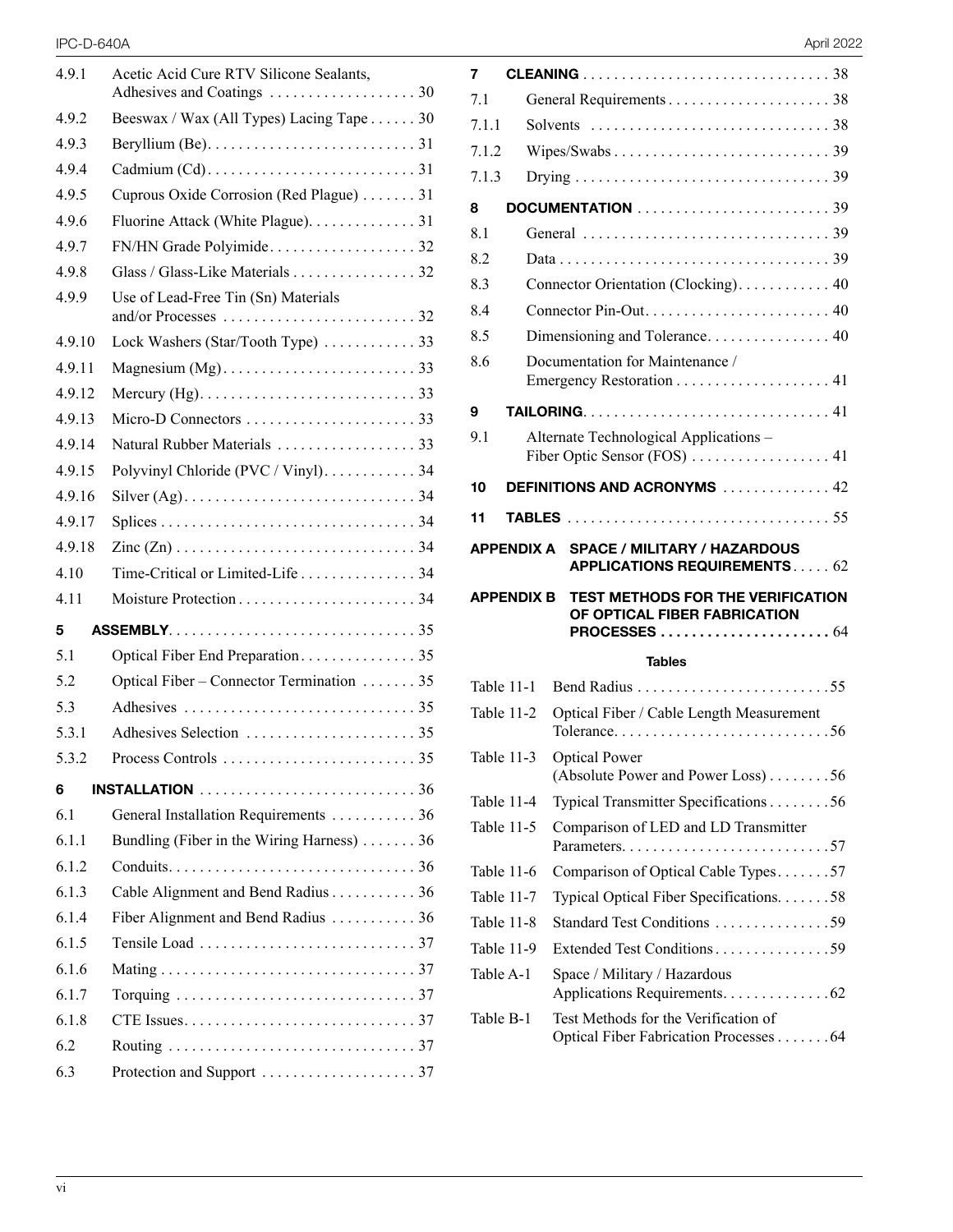#### **Figures**

| Figure 1-1  | Optical Fiber Assemblies, Cables And 1                      |
|-------------|-------------------------------------------------------------|
| Figure 3-1  | Basic Types of Optical Cables 8                             |
| Figure 3-2  | Design Process Flowchart11                                  |
| Figure 3-3  | Physical Contact (PC) Connector                             |
| Figure 3-4  | Common Commercial Single-Channel                            |
| Figure 3-5  | <b>Optical Fiber Contact</b><br>$(M29504/4 \& M29504/5)$ 14 |
| Figure 3-6  | Multi-channel Optical Connector                             |
| Figure 3-7  | Expanded Beam (EB) Connector                                |
| Figure 3-8  | EB Single-Channel Contact 14                                |
| Figure 3-9  | EB Multi-channel Connector 14                               |
| Figure 4-1  | Simplex / Duplex Detail 21                                  |
| Figure 4-2  | Distribution Cable Detail 21                                |
| Figure 4-3  | Breakout Cable Detail. 21                                   |
| Figure 4-4  | Loose Tube Cable Detail 22                                  |
| Figure 4-5  |                                                             |
| Figure 4-6  | Armored Cable Detail. 22                                    |
| Figure 4-7  | Armored Cable, Rodent-Deterrent Variant. . 23               |
| Figure 4-8  | Aerial Armored Cable Detail 23                              |
| Figure 4-9  | Blown Optical Fiber Tube (BOFT). 23                         |
| Figure 4-10 |                                                             |

|             | Figure 4-13 T-Coupler/Splitter26                                                               |  |
|-------------|------------------------------------------------------------------------------------------------|--|
|             |                                                                                                |  |
|             | Figure 4-15 Pigtailed Component                                                                |  |
|             |                                                                                                |  |
|             | Figure 4-17 Waxed Lacing Tape30                                                                |  |
|             | Figure 4-18 Red Plague (Cuprous Oxide Corrosion)31                                             |  |
|             | Figure 4-19 White Plague (Fluorine Attack) 31                                                  |  |
|             | Figure 4-20 FN/HN Grade Polyimide 32                                                           |  |
|             | Figure 4-21 Glass / Glass-Like Materials32                                                     |  |
|             | Figure 4-22 Tin Whiskers on Cardguide 32                                                       |  |
|             |                                                                                                |  |
|             | Figure 4-24 Serrated-Face / Wedge-Lock Washer                                                  |  |
| Figure 6-1  | Improper Axial Alignment 36                                                                    |  |
| Figure 8-1a | Connector Orientation (Clocking)<br>and Mating Face View 40                                    |  |
|             | Figure 8-1b Connector Orientation (Clocking), Example -<br>APC Connector without Dust Cap 40   |  |
|             | Figure 8-1c Connector Orientation (Clocking),<br>Example - LC Connector<br>without Dust Cap 40 |  |
|             | Figure 8-1d Connector Orientation (Clocking),<br>Example - MPO Connector                       |  |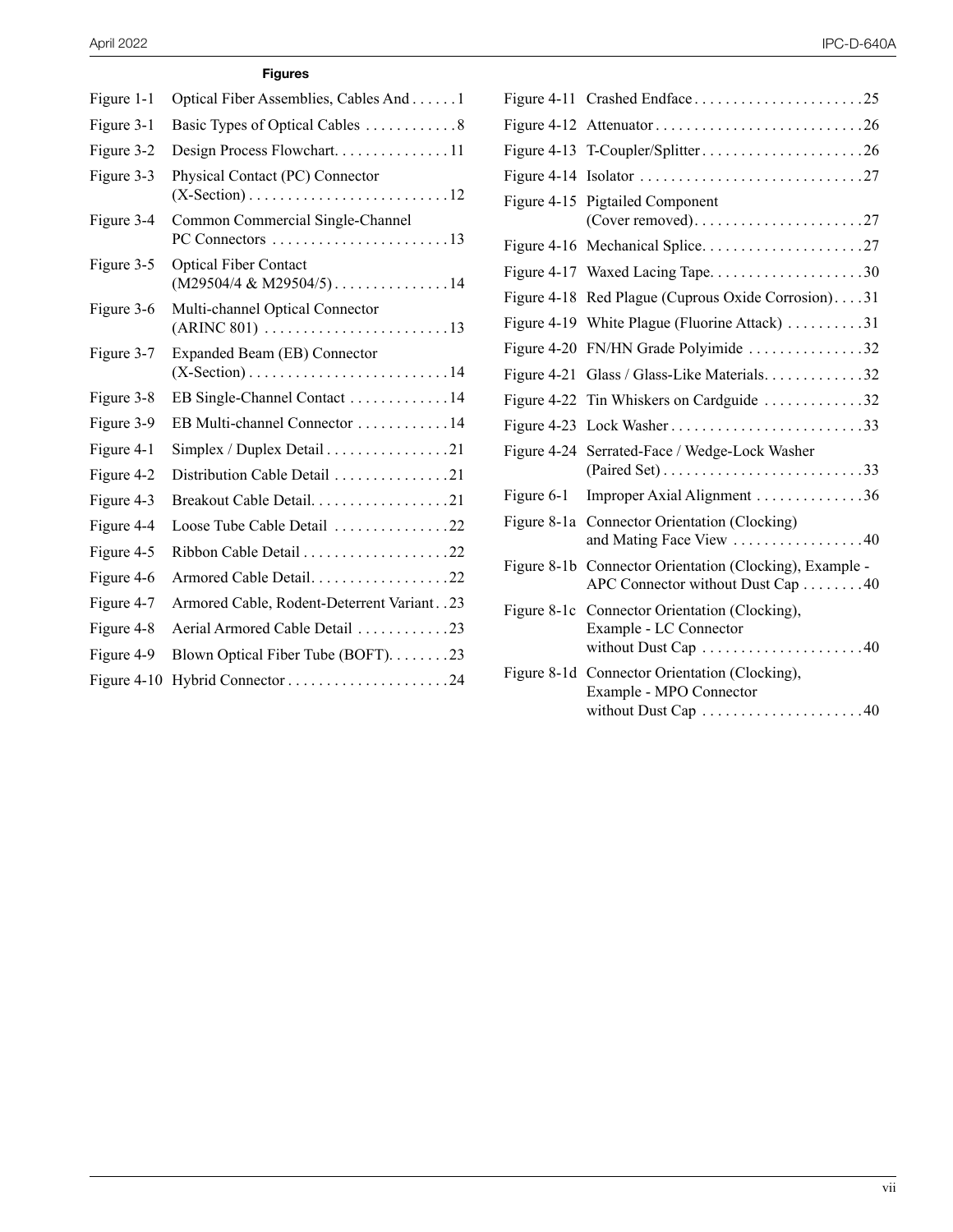# **Design and Critical Process Requirements for Optical Fiber, Optical Cable and Hybrid Wiring Harness Assemblies**

#### **1 GENERAL**

**1.1 Scope** This document provides design and critical process requirements and technical insight for cable and wire harness assemblies incorporating optical fiber, optical cable and hybrid wiring technology. Reference materials listed in this text are among those considered as required reading. The User is encouraged to obtain all relevant referenced materials, as this document cannot (nor can any single document) cover every material, process, environment, performance, or safety aspect, that impact a given design.

**1.2 Purpose** This standard is intended to provide information on the general design requirements for optical fiber, optical cable, hybrid wiring harness assemblies, and Fiber Optic Communications Systems (FOCS) to the extent that they can be applied to the broad spectrum of optical cable and wiring harness design.

This document is intended for use by the design engineer, manufacturing engineer, quality engineer, or other individual, responsible for the tailoring of specific requirements of this document to the applicable performance class.

It is not the intent of this document to exclude any alternate documents or processes that meet or exceed the baseline requirements established by this document. Use of alternate documents or processes **shall [A1A2A3]** require review and prior approval of the User.

For purposes of this document:

- a. The Designer is the design agent for the User.
- b. The User is the individual, organization, company, contractually designated authority, or agency responsible for the procurement or design of electrical / electronic / electromechanical (EEE) hardware, and having the authority to define the class of product and any variation or restrictions to the requirements of this document (i.e., the originator / custodian of the contract detailing these requirements). The User is considered the Design Authority.



**Figure 1-1 Optical Fiber Assemblies, Cables And Wiring Harnesses Connector, Splice and Transmitter** Image credit: NASA

- c. The Supplier is considered the individual, organization or company which provides the Manufacturer (assembler)
	- components (electrical, electronic, electromechanical, mechanical, printed boards) and/or materials (solder, flux, cleaning agents).
- d. The Manufacturer is considered the entity that provides a service or product to the User.

**1.3 Performance / Product Classification** This document recognizes that optical wiring harnesses and cable assemblies are subject to performance / product classifications by intended end-item use. Three general end-product classes have been established to reflect differences in producibility, complexity, functional performance requirements, and verification (inspection/test) frequency. It should be recognized that there may be requirement overlaps between classes.

The User is responsible for defining the product class. The contract **shall [A1A2A3]** specify the performance class required, whether compliance to any of the Appendices is required, and indicate any exceptions to specific parameters where appropriate.

#### **CLASS 1 – General Electronic Products**

Includes products suitable for applications where the major requirement is function of the completed assembly.

#### **CLASS 2 – Dedicated Service Electronic Products**

Includes products where continued performance and extended life is required, and for which uninterrupted service is desired but not critical. Typically, the end-use environment would not cause failures.